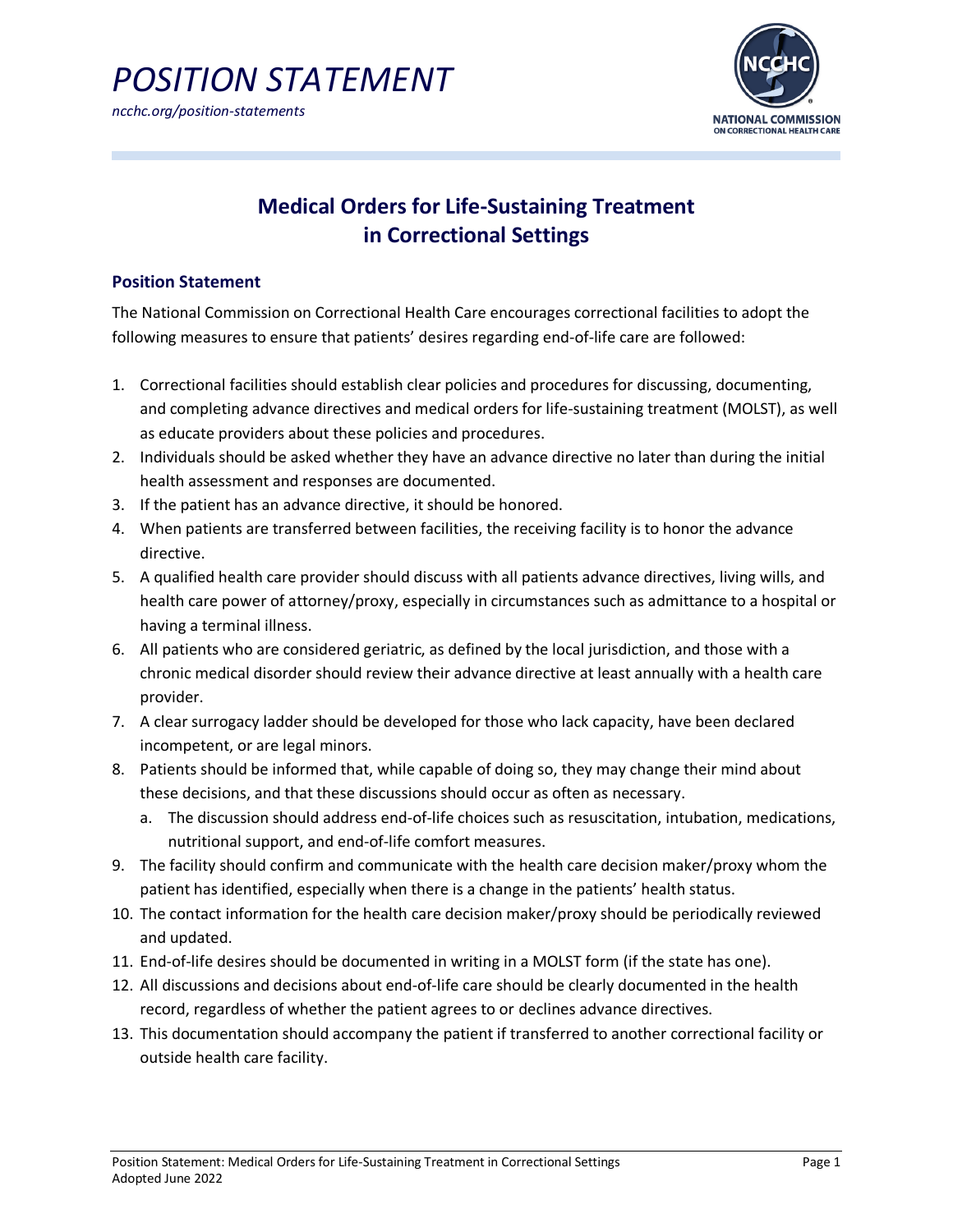

- 14. If the facility provides end-of-life services such as palliative care, hospice care, and comfort care:
	- a. Appropriate health staff and support staff should be available
	- b. Appropriate medications should be available on-site
- 15. If the facility does not provide end-of-life services, the patient should be transferred to a facility where an advance directive will be honored. The lack of ability to provide end-of-life services should among the criteria for compassionate release.

## **Discussion**

The goal of end-of-life care in corrections, as in other contexts, is to prevent or relieve suffering as much as possible while preserving and respecting the patient's expressed desires. At the end of life, it is important to protect the autonomy, rights, dignity, and desires that the patient has considered and expressed $^{1,2}$ .

Decisions regarding end-of-life care may include cardiopulmonary resuscitation, defibrillation, certain antiarrhythmic medications, mechanical ventilation with intubation, artificial nutrition and hydration, terminal sedation, and withholding and withdrawing treatments. These decisions are important because medical interventions can prolong life expectancies despite the chronic or terminal nature of an illness, yet at the cost of pain and suffering and with no promise for recovery.

However, people who are incarcerated are less likely to be offered or participate in advance care planning, less likely to document their treatment preferences, and might not have a surrogate if one is needed<sup>3</sup>. One study found that correctional health staff have low baseline knowledge about advance care planning: 85% reported familiarity with it, but only 42% provided accurate definitions<sup>4</sup>.

Advance directives are oral and/or written instructions about future medical care in the event a patient becomes unable to communicate and loses the ability to make decisions. The advanced directive is included in the patient's living will, which is a written document in which the competent person provides instructions regarding health care preferences for end-of-life care $1/2$ .

The patient's request to limit end-of-life interventions is expressed in advance directives to a health care proxy or health care power of attorney. (For information about surrogate decision making for incarcerated patients, see Scarlet et al.<sup>5</sup>.) This has historically been referred to as a "do not resuscitate" medical order written by a provider on behalf of the patient and is now commonly known as medical orders for life-sustaining treatment (MOLST). MOLST forms vary from state to state, and some states do not have a form.

The federal Patient Self-Determination Act addresses the right of health care users to stipulate in advance how they would like to be treated by health care providers when they are incapacitated. The